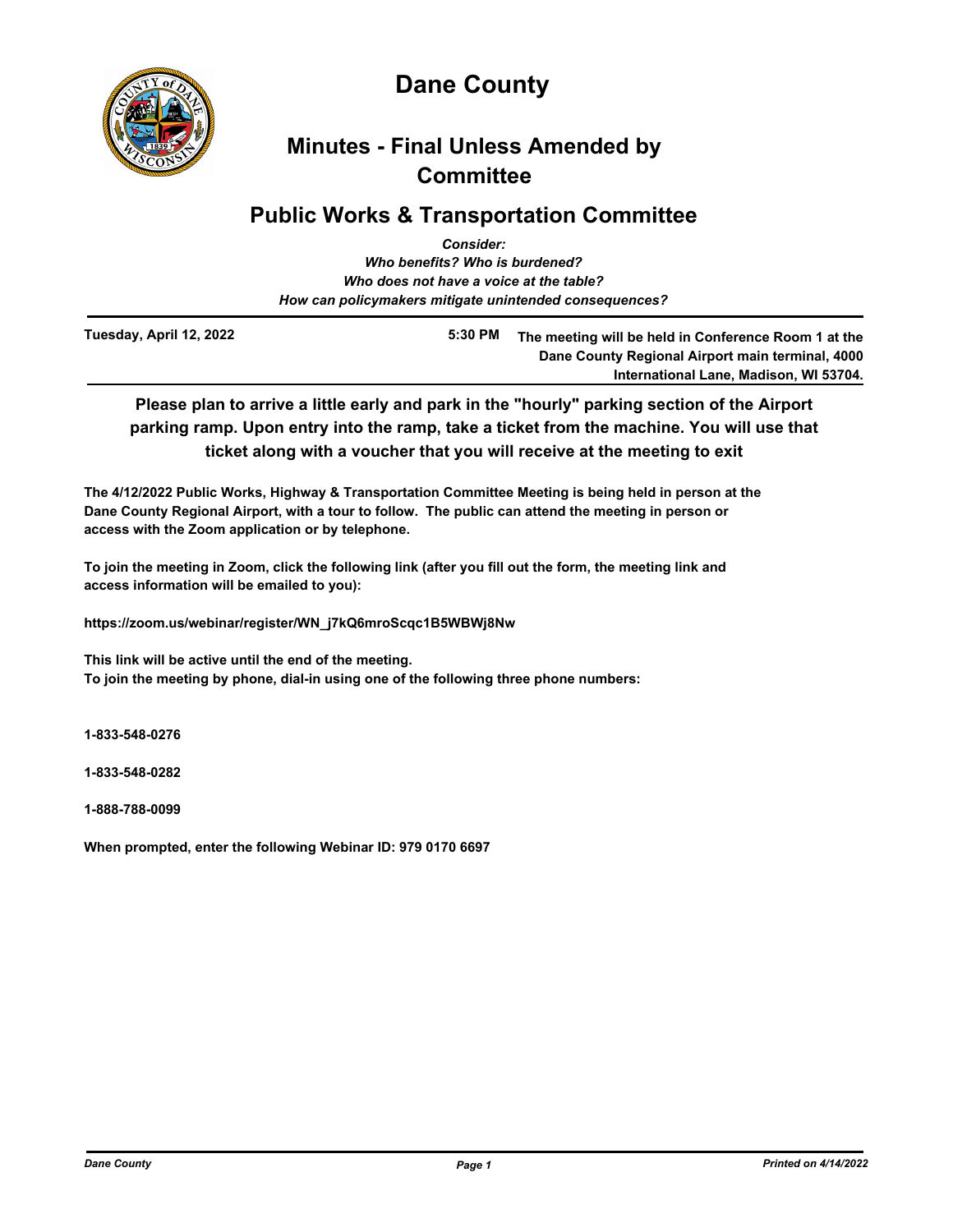**If you want to submit a written comment for this meeting, or send handouts for committee members, please send them to Waste.Renewables@countyofdane.com**

**PROCESS TO PROVIDE PUBLIC COMMENT: ANY MEMBERS OF THE PUBLIC WISHING TO REGISTER TO SPEAK ON/SUPPORT/OPPOSE AN AGENDA ITEM MUST REGISTER USING THE LINK ABOVE (even if you plan to attend using your phone).** 

**In order to testify (provide public comment), you must be in attendance at the meeting via Zoom or phone; you will then either be unmuted or promoted to a panelist and provided time to speak to the body.**

**Registrations to provide public comment will be accepted until 30 minutes prior to the beginning of the meeting.**

*Interpreters must be requested in advance; please see the bottom of the agenda for more information.*

*Los intérpretes deben solicitarse con anticipación; consulte el final de la agenda para obtener más información.*

*Yuav tsuam tau thov txog cov neeg txhais lus hau ntej; thov saib hauv qab kawg ntawm qhov txheej txheem rau cov ntaub ntawv ntxiv.*

## **A. Roll Call**

**Supervisor Downing, Pamela Dunphy, YGP members: Gabby Shell and Simon Johnson attended virtually.**

## **B. Call To Order**

**Staff Present: John Welch, Roxanne Wienkes, Todd Draper, Jerry Mandli, Sharene Smith, Kim Jones, Gene Meyers, Michael Riechers**

**Others Present: Supervisor Patrick Miles, Brandon Holstein** 

**Supervisor Ann DeGarmo arrived at 5:36 p.m.**

Present: 5 - ANN DeGARMO, MELISSA RATCLIFF, DAVE RIPP, MATT VELDRAN and PATRICK DOWNING

## **C. Consideration of Minutes**

#### **1.** 2022 [MIN-003](http://dane.legistar.com/gateway.aspx?m=l&id=/matter.aspx?key=22695) MINUTES FROM THE MARCH 22, 2022 PUBLIC WORKS, HIGHWAY AND TRANSPORTATION COMMITTEE AGENDA

[2022 MIN-003](http://dane.legistar.com/gateway.aspx?M=F&ID=7f7ac13a-733b-423d-81d5-25318d9009e8.pdf) *Attachments:*

[2022 MIN-003 REGISTRANTS](http://dane.legistar.com/gateway.aspx?M=F&ID=0a7bab3f-2436-447d-8b74-4e0a8f04c642.pdf)

**A motion was made by RIPP, seconded by VELDRAN, that the Minutes be approved. The motion carried by a voice vote (4-0; YGP: 2-0).**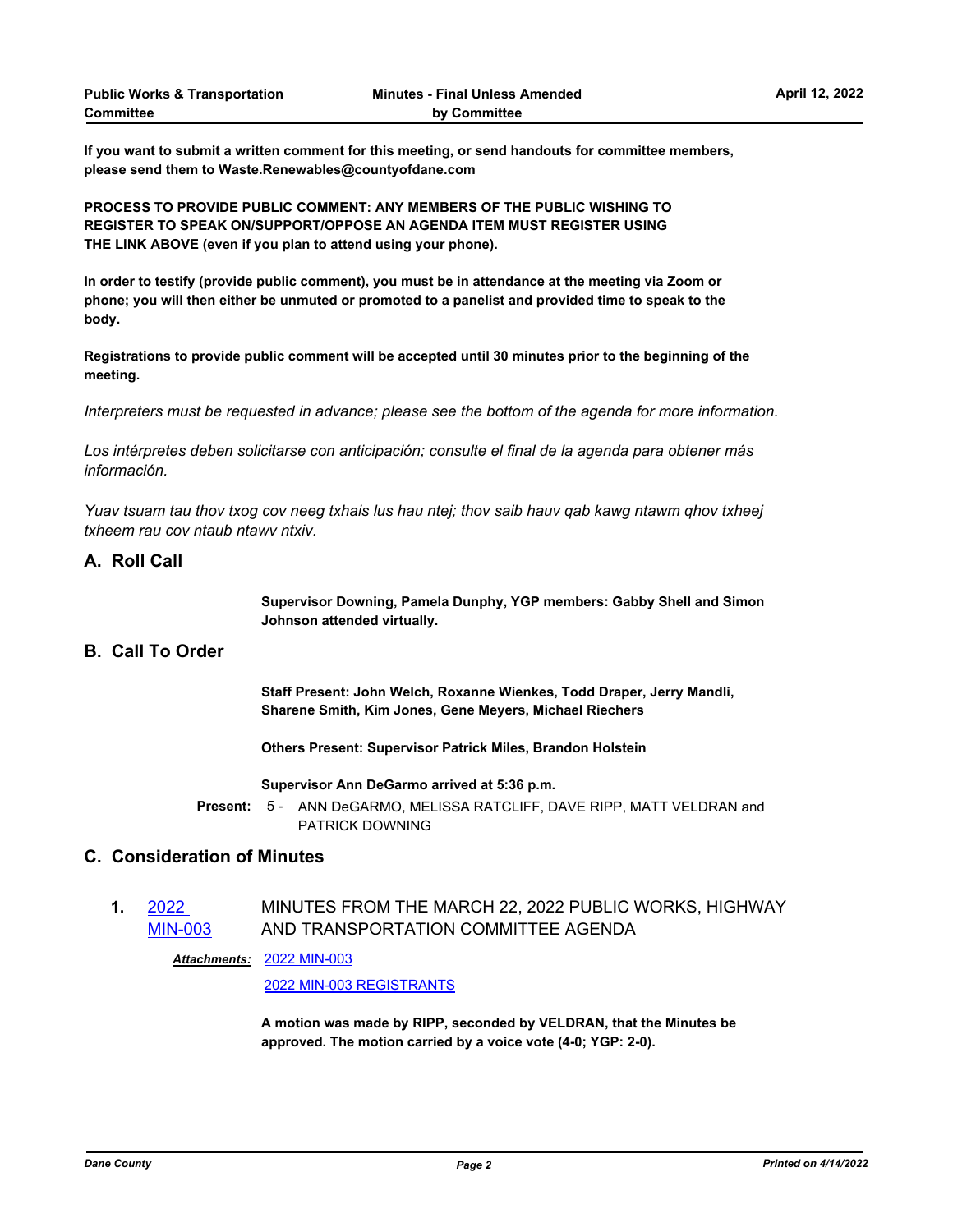## **D. Fund Transfers**

*NONE*

## **E. Referrals (Resolutions & Ordinance Amendments)**

**1.** 2021 [RES-423](http://dane.legistar.com/gateway.aspx?m=l&id=/matter.aspx?key=22597) AGREEMENT FOR THE RECONSTRUCTION OF CTH BW/BROADWAY FROM USH 12/18 TO FRAZIER AVE

*Sponsors:* RATCLIFF and SMITH

[2021 RES-423](http://dane.legistar.com/gateway.aspx?M=F&ID=26fe04ef-e079-4015-bb82-59332302aa3d.pdf) *Attachments:*

[2021 Res-423 Fiscal Note](http://dane.legistar.com/gateway.aspx?M=F&ID=30aaf00b-3c1e-470a-9ab8-1eaa41cbe04e.pdf)

**A motion was made by RIPP, seconded by VELDRAN, that the Resolution be recommended for approval. The motion carried by a voice vote (4-0; YGP: 2-0).**

**Pamela Dunphy spoke on this agenda item.**

**2.** 2021 [RES-427](http://dane.legistar.com/gateway.aspx?m=l&id=/matter.aspx?key=22613) AUTHORIZING NEW LEASE FOR RIMROCK/SOUTHDALE JOINING FORCES FOR FAMILIES PROGRAM DCDHS - PEI DIVISION

*Sponsors:* DOYLE and RITT

[2021 RES-427](http://dane.legistar.com/gateway.aspx?M=F&ID=fc124922-bb85-40bf-a6cc-747dcb0ff6aa.pdf) *Attachments:*

[2021 RES-427 FISCAL NOTE](http://dane.legistar.com/gateway.aspx?M=F&ID=fbd884f2-a066-4ae9-bfa7-d1f177f2d97d.pdf) [2021 RES-427 CONTRACT #14700](http://dane.legistar.com/gateway.aspx?M=F&ID=ed49fa83-686a-4bc9-8553-ece18796ee7a.pdf)

**A motion was made by RIPP, seconded by VELDRAN, that the Resolution be recommended for approval. The motion carried by a voice vote (5-0; YGP: 2-0).** 

**Sharene Smith spoke on this agenda item.**

**3.** 2021 [RES-432](http://dane.legistar.com/gateway.aspx?m=l&id=/matter.aspx?key=22662) AWARD OF CONTRACT FOR ROAD REPAVE AT TOKEN CREEK COUNTY PARK

*Sponsors:* RATCLIFF, RITT and RIPP

[2021 RES-432](http://dane.legistar.com/gateway.aspx?M=F&ID=bcdc821a-0922-4e91-8e51-c210d7dc99a9.pdf) *Attachments:*

[2021 RES-432 FISCAL NOTE](http://dane.legistar.com/gateway.aspx?M=F&ID=b7de5677-f6b4-469b-8b1c-9cf5a38b6cdf.pdf)

[2021 RES-432 CONTRACT #14705](http://dane.legistar.com/gateway.aspx?M=F&ID=95848073-44ec-4d78-bd64-59775a05e238.pdf)

**A motion was made by DeGARMO, seconded by RIPP, that the Resolution be recommended for approval. The motion carried by a voice vote (5-0; YGP: 2-0).** 

**Todd Draper spoke on this agenda item.**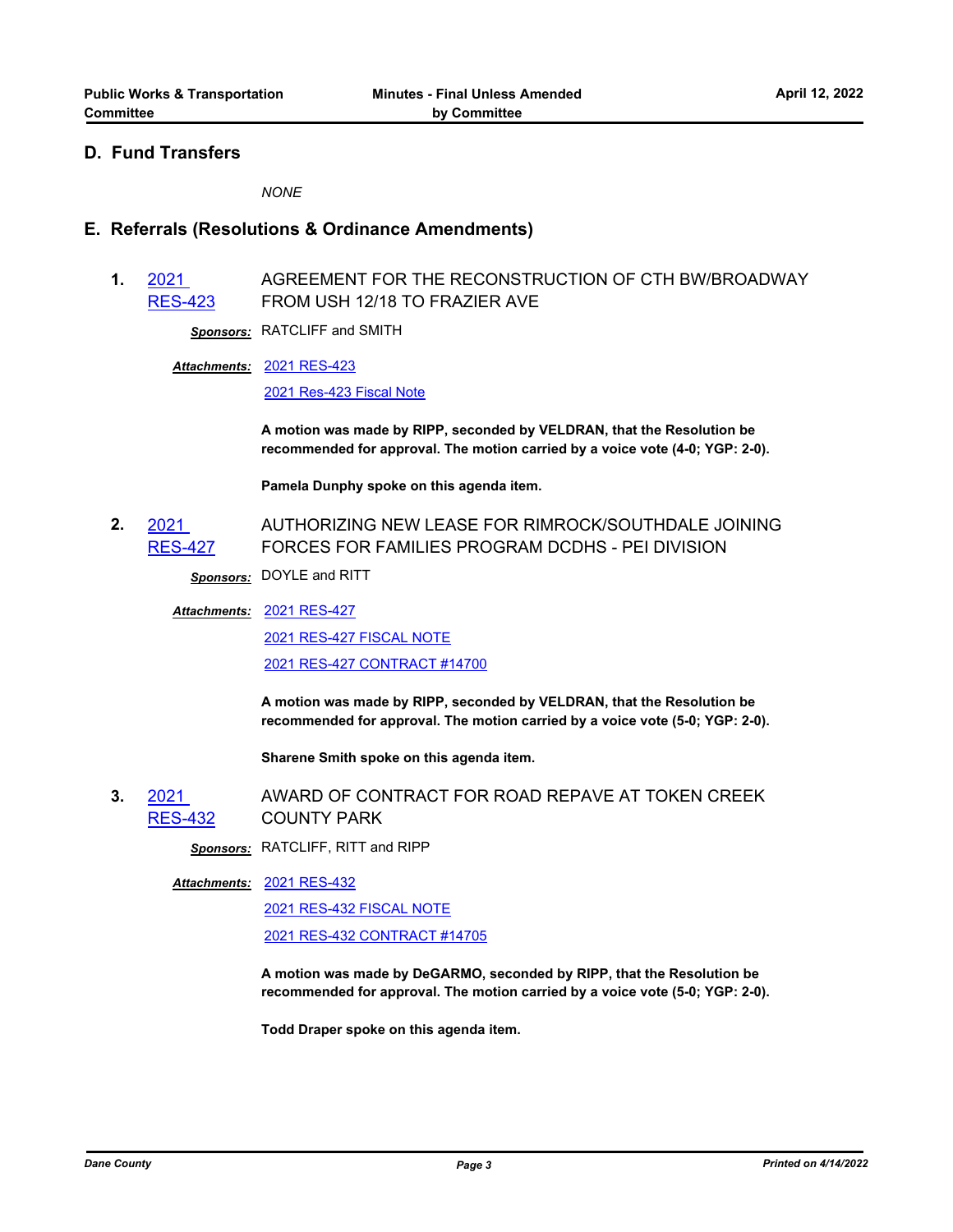**4.** 2021 [RES-433](http://dane.legistar.com/gateway.aspx?m=l&id=/matter.aspx?key=22663) AWARD OF CONTRACT FOR YAHARA RIVER FLOW ENHANCEMENT-PH.2 AT LAFOLLETTE DAM TO COUNTY HIGHWAY B (REBID)

*Sponsors:* RATCLIFF, RIPP and RITT

[2021 RES-433](http://dane.legistar.com/gateway.aspx?M=F&ID=eb58bb64-4421-4a7f-be0f-16d615008afa.pdf) *Attachments:* [2021 RES-433 FISCAL NOTE](http://dane.legistar.com/gateway.aspx?M=F&ID=3ab90c45-2673-4d35-84ac-d94d722a3808.pdf)

[2021 RES-433 CONTRACT #14706](http://dane.legistar.com/gateway.aspx?M=F&ID=7e720ef2-2dcf-4ce9-84a9-079c1103609f.pdf)

**A motion was made by DeGARMO, seconded by RIPP, that the Resolution be recommended for approval. The motion carried by a voice vote (5-0; YGP: 2-0).** 

**Todd Draper spoke on this agenda item.**

**5.** 2021 [RES-434](http://dane.legistar.com/gateway.aspx?m=l&id=/matter.aspx?key=22664) AWARD OF CONTRACT FOR MCCARTHY PARK IMPROVEMENTS AT MCCARTHY YOUTH & CONSERVATION COUNTY PARK

*Sponsors:* RATCLIFF, RIPP and RITT

### [2021 RES-434](http://dane.legistar.com/gateway.aspx?M=F&ID=6d465394-8271-48d5-98a5-3fa53f9d9cb1.pdf) *Attachments:*

[2021 RES-434 FISCAL NOTE](http://dane.legistar.com/gateway.aspx?M=F&ID=cc0ebd60-02f2-4243-ab08-9e1a348c3a19.pdf) [2021 RES-434 CONTRACT #14707](http://dane.legistar.com/gateway.aspx?M=F&ID=954e8f7a-ac90-451f-91d7-16fc14835788.pdf)

**A motion was made by DeGARMO, seconded by RIPP, that the Resolution be recommended for approval. The motion carried by a voice vote (5-0; YGP: 2-0).** 

**Todd Draper spoke on this agenda item.**

**6.** 2021 [RES-436](http://dane.legistar.com/gateway.aspx?m=l&id=/matter.aspx?key=22666) CONTRACT CHANGE ORDER #1 FOR CONTRACT WITH STATZ RESTORATION & ENGINEERING FOR CITY COUNTY BUILDING PLANTERS & RETAINING WALL REPAIR

*Sponsors:* RATCLIFF and RIPP

[2021 RES-436](http://dane.legistar.com/gateway.aspx?M=F&ID=367e3d08-8ffa-4d94-a3ee-d7758fb45209.pdf) *Attachments:*

[2021 RES-436 FISCAL NOTE](http://dane.legistar.com/gateway.aspx?M=F&ID=a4fc6e02-ead2-428b-a528-13d8b3cdbbd8.pdf) [2021 RES-436 CHANGE ORDER #1](http://dane.legistar.com/gateway.aspx?M=F&ID=bcbf6605-32db-4bfd-8ceb-54fed7e496cd.pdf)

**A motion was made by DeGARMO, seconded by RIPP, that the Resolution be recommended for approval. The motion carried by a voice vote (5-0; YGP: 2-0).** 

**Todd Draper spoke on this agenda item.**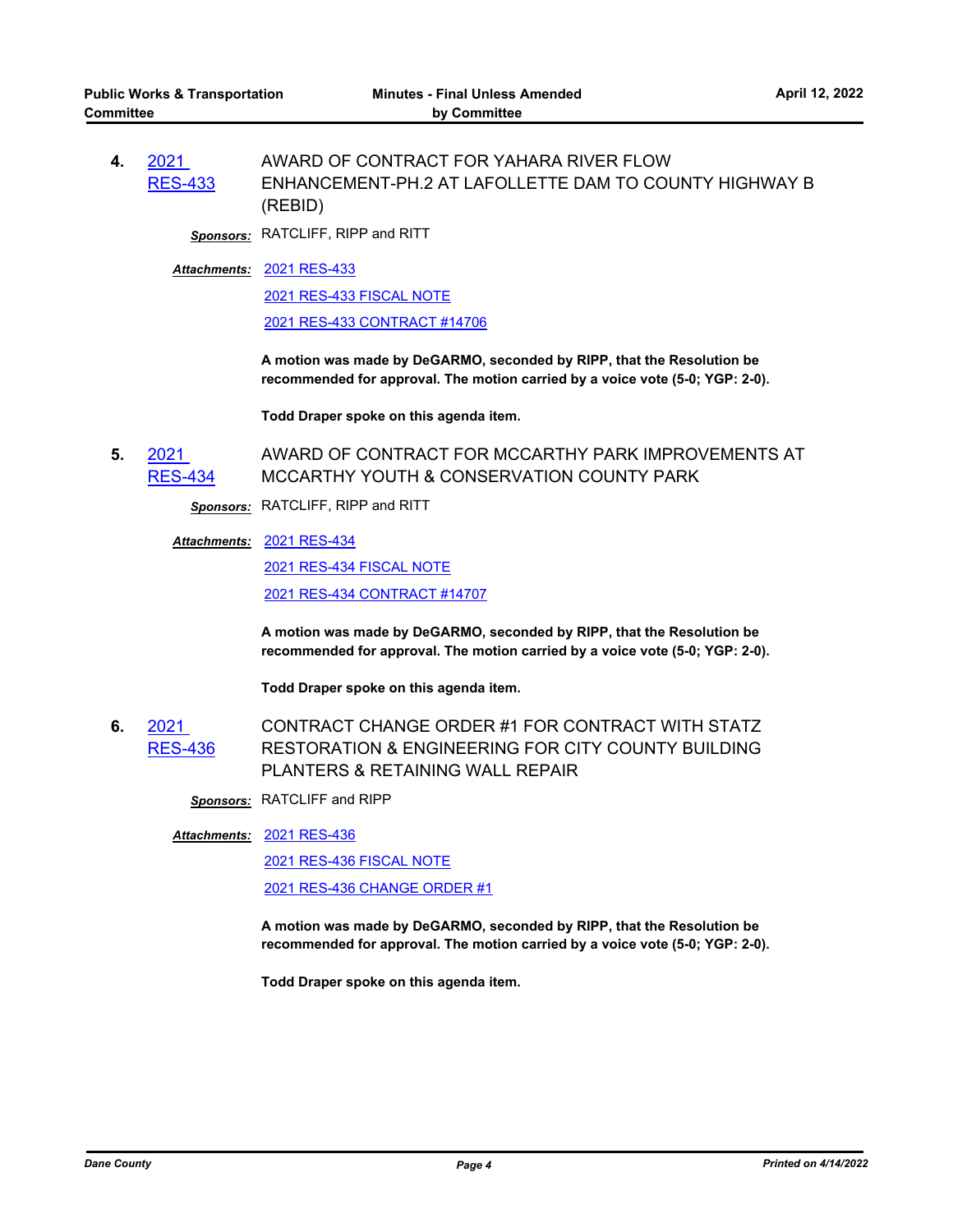**7.** 2021 [RES-438](http://dane.legistar.com/gateway.aspx?m=l&id=/matter.aspx?key=22671) AWARD OF CONTRACT FOR 2022 CONCRETE RESTORATION-PHASE 1 AT THE DANE COUNTY CAPITOL SQUARE SOUTH PARKING RAMP

*Sponsors:* RATCLIFF and RIPP

[2021 RES-438](http://dane.legistar.com/gateway.aspx?M=F&ID=654d373f-65ba-48e8-954e-651293d57936.pdf) *Attachments:*

[2021 RES-438 FISCAL NOTE](http://dane.legistar.com/gateway.aspx?M=F&ID=04e0ae24-6ead-40a4-9f91-704657d5e553.pdf)

**A motion was made by DeGARMO, seconded by RIPP, that the Resolution be recommended for approval. The motion carried by a voice vote (4-1; YGP: 2-0).**

**Supervisor Veldran voted no. Todd Draper spoke on this agenda item.**

**8.** 2021 [RES-439](http://dane.legistar.com/gateway.aspx?m=l&id=/matter.aspx?key=22672) AWARD OF AGREEMENT FOR LAKE ACCESSIBILITY AND STORMWATER CONTROL IMPROVEMENTS AT BABCOCK COUNTY PARK

*Sponsors:* RATCLIFF, RIPP and RITT

[2021 RES-439](http://dane.legistar.com/gateway.aspx?M=F&ID=d895a6b8-b969-463a-b244-cb962a201168.pdf) *Attachments:*

[2021 RES-439 FISCAL NOTE](http://dane.legistar.com/gateway.aspx?M=F&ID=e5871b41-277f-4761-bae0-08df29e9ac51.pdf) [2021 RES-439 CONTRACT #14709](http://dane.legistar.com/gateway.aspx?M=F&ID=e405183e-37b3-48db-9538-1658407eaed1.pdf)

**A motion was made by DeGARMO, seconded by RIPP, that the Resolution be recommended for approval. The motion carried by a voice vote (5-0; YGP: 2-0).** 

**Todd Draper spoke on this agenda item.**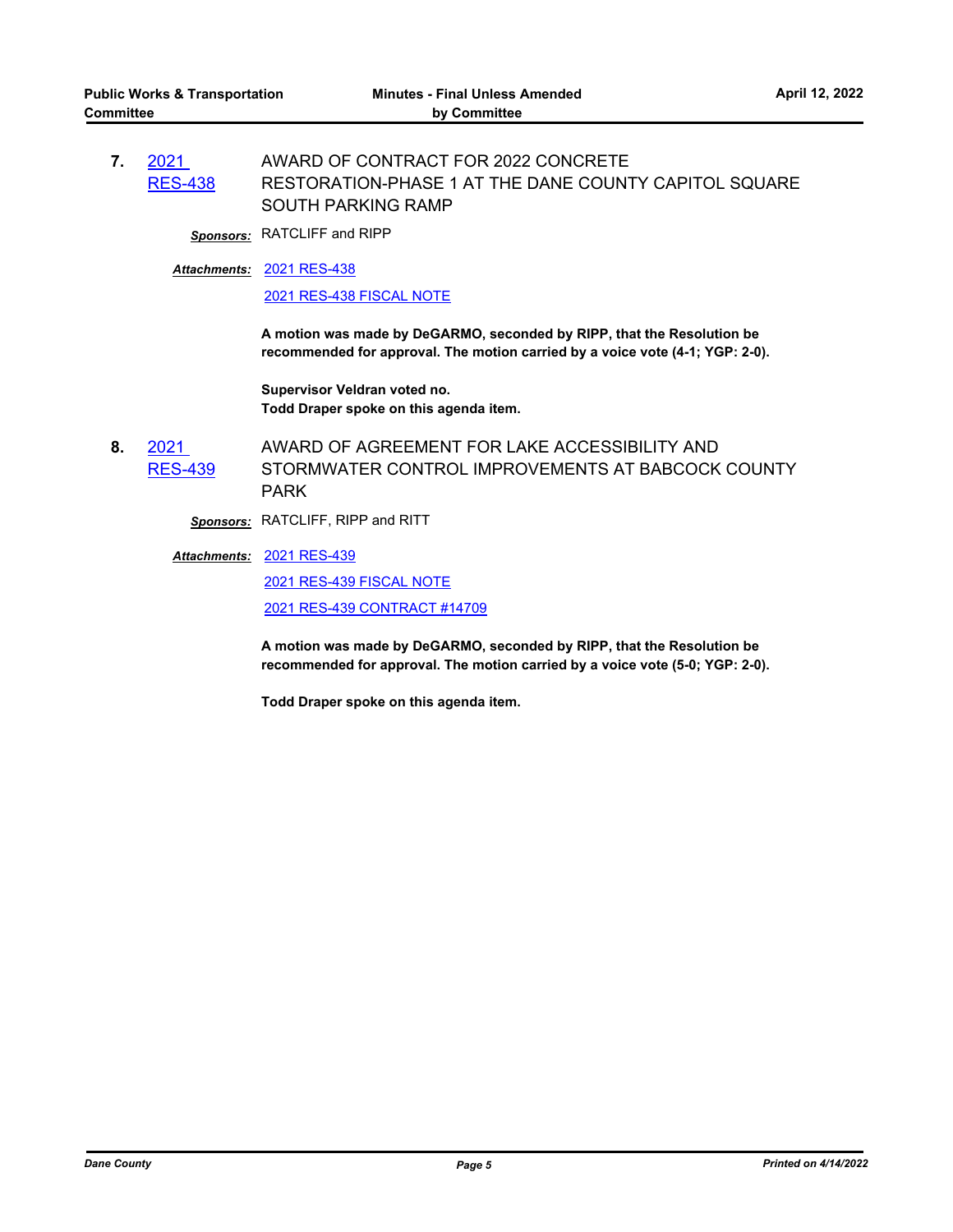**9.** 2021 [RES-440](http://dane.legistar.com/gateway.aspx?m=l&id=/matter.aspx?key=22675) AUTHORIZING THE PURCHASE OF LAND FOR COUNTY LANDFILL AND SUSTAINABILITY CAMPUS FROM THE CITY OF MADISON

*Sponsors:* RATCLIFF, SMITH and RIPP

[2021 RES-440](http://dane.legistar.com/gateway.aspx?M=F&ID=1e0885d4-767d-4e3b-8a15-9d2417a66598.pdf) *Attachments:*

[2021 RES-440 FISCAL NOTE](http://dane.legistar.com/gateway.aspx?M=F&ID=209dd71d-4504-443f-a8b5-a257bf0f73cb.pdf)

[2021 RES-440-Yahara Intergovernmental Agreement \(Final\) \(03.23.22\)](http://dane.legistar.com/gateway.aspx?M=F&ID=d70d2f72-6062-49a5-a0dc-7c51c6ea6077.pdf)

[2021 RES-440-TLE-Irrigation Equipment \(Final\) \(3.16.22\)](http://dane.legistar.com/gateway.aspx?M=F&ID=7f05c034-e8b1-400b-b45b-e1bd8b945ef7.pdf)

[2021 RES-440-Solid Waste Agreement \(2023-2032\) \(Final\) \(03.23.22\)](http://dane.legistar.com/gateway.aspx?M=F&ID=029cbfb9-208e-4dfe-baa5-01465aa5b4e1.pdf)

[2021 RES-440-Right of First Refusal-Option Property \(Final\)](http://dane.legistar.com/gateway.aspx?M=F&ID=a4d765bc-ae23-4204-81cb-3af0de1ffa6f.pdf) 

(03.16.22)

[2021 RES-440-Purchase and Sale Agreement \(Final\) \(03.23.22\)](http://dane.legistar.com/gateway.aspx?M=F&ID=b4727311-6b2a-426e-a8fc-23fda5e97703.pdf)

[2021 RES-440-Maintenance Bldg Lease \(2022-2028\) \(Final\) \(03.23.22\)](http://dane.legistar.com/gateway.aspx?M=F&ID=bb5b346f-54e1-4f7f-a3c6-dd22a9f3cadd.pdf)

[2021 RES-440-Golf Course Lease \(2022-2042\) \(Final\) \(04.7.22\)](http://dane.legistar.com/gateway.aspx?M=F&ID=10095b89-3bcd-476f-b132-3e4894940695.pdf)

[2021 RES-440-Development Agreement \(Final\) \(03.23.22\)](http://dane.legistar.com/gateway.aspx?M=F&ID=1dca520e-576c-45c0-9f25-975b75a9299c.pdf)

**A motion was made by DeGARMO, seconded by RIPP, that the Resolution be recommended for approval. The motion carried by a voice vote (5-0; YGP: 2-0).** 

**John Welch, Sharene Smith and Roxanne Wienkes spoke on this agenda item.**

**10.** 2021 [RES-443](http://dane.legistar.com/gateway.aspx?m=l&id=/matter.aspx?key=22680) AMENDING THE 2022 OPERATING BUDGET TO FUND A FEASIBILITY STUDY FOR AN INDOOR SPORTS FACILITY

*Sponsors:* MILES

[2021 RES-443](http://dane.legistar.com/gateway.aspx?M=F&ID=72a3635f-e5ce-456d-8898-acf2c09ef782.pdf) *Attachments:*

[2021 RES-443 Fiscal Note](http://dane.legistar.com/gateway.aspx?M=F&ID=36fa448f-0de9-4cac-b23b-68bae2c7f8db.pdf)

**A motion was made by DeGARMO, seconded by RIPP, that the Resolution Requiring 2/3rds Vote be recommended for approval. The motion carried by a voice vote (4-1; YGP: 2-0).**

**Supervisor Dave Ripp voted no. Supervisor Patrick Miles and Brandon Holstein spoke on this agenda item.**

## **F. Items Requiring Committee Action**

*NONE*

## **G. Presentations**

*NONE*

### **H. Reports to Committee**

**Jail Consolidation Project Update was given by Director Todd Draper**